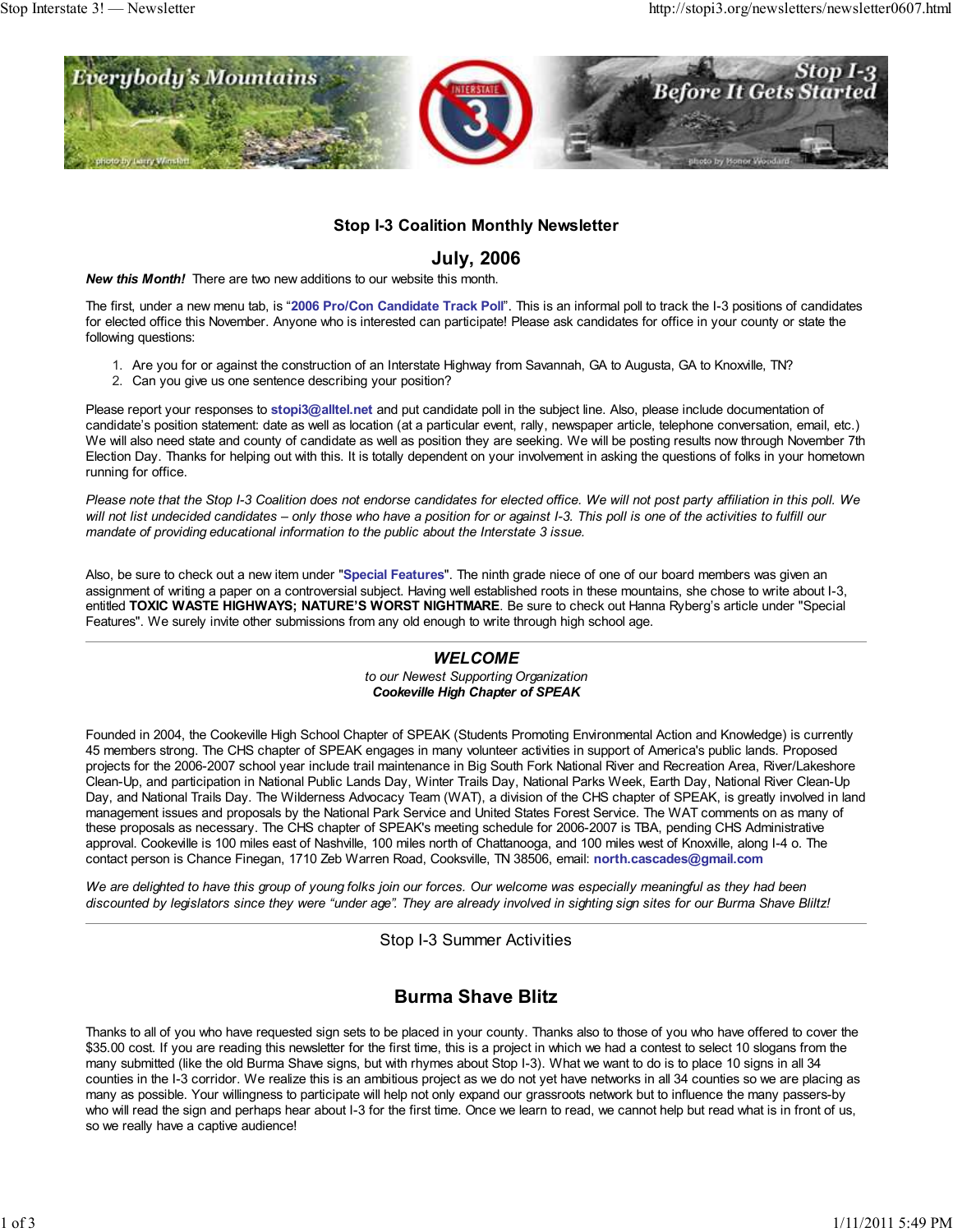It is not necessary to sponsor the funding of a sign set in order to place one. All you have to do is contact Sandy Lyndon at **bandit@bbinc.org** and she will send you the set of 5 signs which should be placed 100 feet apart. Of course it is helpful to have them in as high a traffic area as possible. The signs are light weight with metal stakes and posts and can be easily set up by anyone with a hammer, screwdriver and motivation. This is what grassroots organizing is about and how it works, so please pitch in as this is a very concrete action you can take to Stop I-3!

## **Motorcycle Rally**

We now have a date set for our Motorcycle Rally from Atlanta to the Tail of the Dragon in Tennessee! It is Saturday, October 14, 2006. We will gather in Piedmont Park, have a brief yet hardy send off for 1000 motorcyclists and end at the 11 mile, 381 curves Tail of the Dragon with a Celebration Bar-b-Que. Put this date on your calendar now. If you don't ride a motorcycle, you can still participate at the send off in Atlanta or the finish line in Tennessee or both. The purpose here is to increase Stop I-3 awareness and the reason for starting in Atlanta is to have a big press event. We are planning to give each biker a bright vest that says Stop I-3 on front and back. For everyone who can come, we want to send the bikers off with a wave of folks in Stop I-3 tee shirts and caps. That picture will surely tell the story!

If you are interested in participating in (there will be a small registration fee) or helping with this event, please contact Sandy Lyndon at **bandit@bbinc.org** Many of the details are still being worked out like a 26 page permit application for the Atlanta mayor's office, but we have plenty of time to complete such requirements. More details will be provided in the August Newsletter.

#### **Hot Off the Press**

## *"Proposed Interstate Would Ravage Southern Appalachians"*

Be sure to read Larry and Julie Winslett's excellent article in the July-August PLANET NEWSLETTER, published by the Sierra Club. This article will indeed help broaden the Stop I-3 horizons to the national level. The link to this article is: **http://sierraclub.org/planet/200604 /i3.asp**

## *"Asheville at the Nuclear Crossroads"*

The Stop I-3 Coalition has been monitoring for some time the possible connection between the I-3 and I-14 proposals and the impending increases in nuclear transport being slated for the Southeast, including activity at both the Savannah River Site, SC and Oak Ridge, TN, both of which are on the "3rd Infantry Division Highway Corridor". (see **http://www.fhwa.dot.gov/planning/sec1927maps.htm** )

A new report by COMMON SENSE AT THE NUCLEAR CROSSROADS details a number of specific reasons for concern. For more information, the report may be downloaded at: **http://www.nirs.org/radwaste/hlwtransport/ashevillenuclearcrossroads280606.pdf**

# **FHWA/DOT UPDATE**

Things here are pretty much the same. Here is an exact copy of the information in the June Newsletter: I am enclosing it for those new readers who would like this summary information...The latest report is that the 20% funds for the local share of the \$1.3 million study, of which Georgia is paying 100%, have not been transferred to FHWA in Washington. Until this is done and the MOA (Memorandum of Agreement) is signed, the RFPs (Request for Proposals) cannot be issued for the consultants to make bids on the I-3 study project. Once the bids are submitted from the consultants to FHWA, then the consulting firm has to be selected, so it looks like we are still quite far away from the study getting underway. Absolutely nothing can happen until the funds are transferred from Georgia DOT, so for now all is on hold.

There are two other items of note. There has been a very interesting section added on the FHWA website on Costs of Construction. You may find it at:

#### **http://www.FHWA.DOT.gov/planning/sec1927corridors.htm**

North Carolina and Pennsylvania have shared examples of amounts of actual road construction. As with everything else, there is much to learn and understand in this process.

# **Is Stop I-3 Influence Moving South?**

We were alerted to an article in the Statesboro Herald in which County Commissioners in Bulloch County, in South Georgia, voted not to accept an invitation which was issued by a gentleman who has access to the \$100,000. delivered to the GA DOT budget from the GA Legislature. Curiously, the invitation was to participate in the I-3 study, which is not even through the procurement stages. The reason